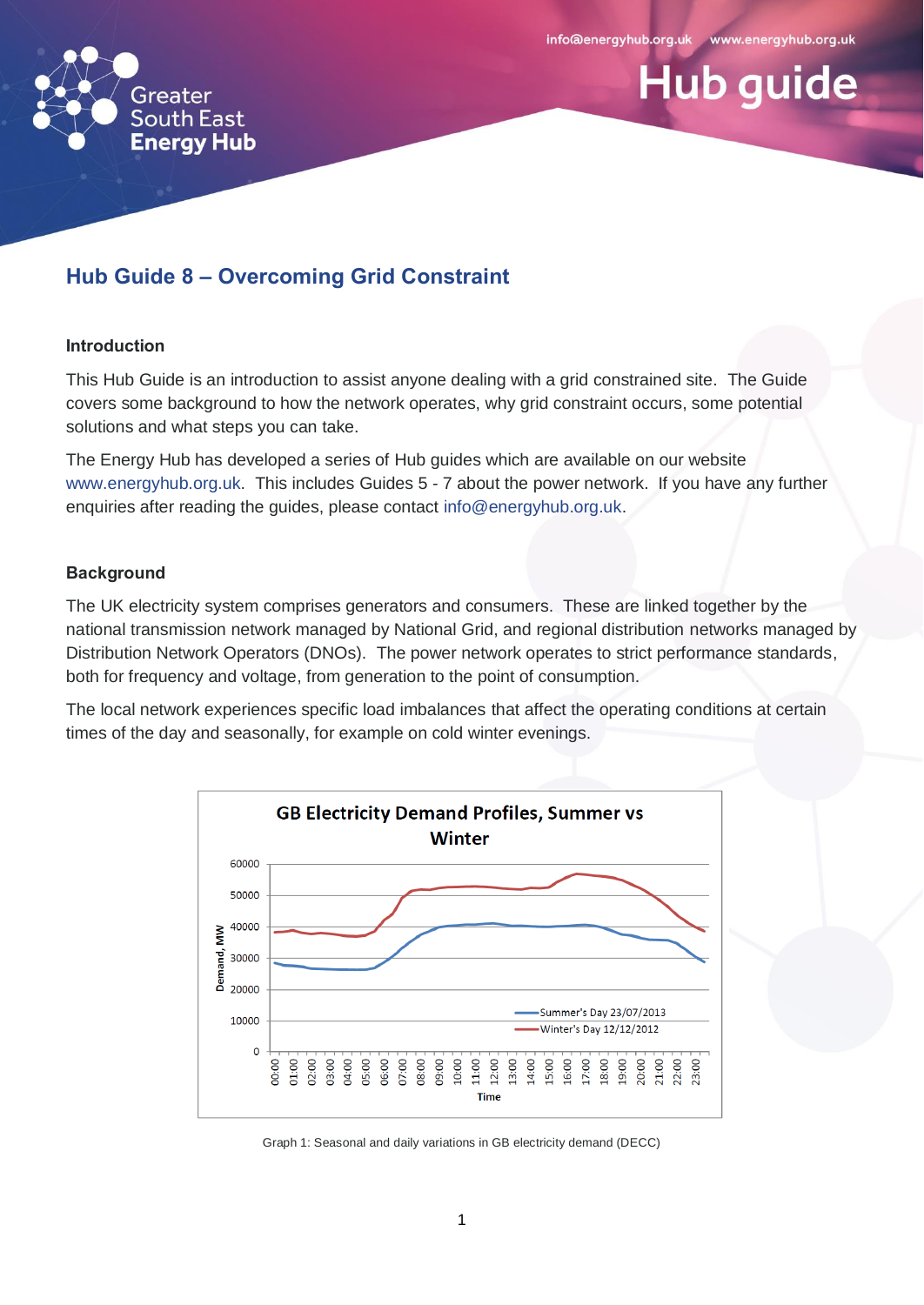**Hub guide** 



This creates fluctuation and imbalance in the network. These imbalances cause heat problems in the cables and transformers, which create both inefficiencies and network supply disruption. This may result in the consumer experiencing power supply loss (blackouts), equipment malfunction or a drop in performance due to reduced system voltage (brownouts).

The variability of these conditions is dealt with through several national and local mechanisms:

- The Capacity Market ensures that there is enough electricity to satisfy national demand
- The Flexibility Services Market deals with frequency response and imbalances between supply and demand
- Local network management curtails the export of power from generation plant onto the network.

# **How are network improvements achieved?**

Planned improvement of the network is managed under the RIIO<sup>1</sup> price control agreement mechanism, which operates between each network operator and the energy regulator, Ofgem. These improvement costs are built into consumer electricity tariffs and are broken down according to which part of the network is incurring the cost.

Unplanned upgrades are either funded by the network operator or by those applying for a supply or export connection or wishing to change their current load requirements. The Electricity (Connections Charges) Regulations 2002 set out the rules where a request is made for a new or altered electrical connection. If the request requires reinforcement of the network (e.g. the installation on the network of upgraded cabling, transformers or other works) the cost is assessed by the network operator and allocated between itself and the applicant. Charges that are fully funded by the applicant include new cables and substations installed for the customer. Charges that are part funded are normally the cost of reinforcing the network to allow for the customer's connection.

Some of the outlay can be recouped when new customers connect to the upgraded part of the network, using a mechanism termed the *second-comer principle*, based on the new customer's connection application fee. These second-comer application fees may be passed on to the first customer or retained by the DNO, based on what was funded by who during the original upgrade, and how much new load is being requested. This arrangement is time-limited, as is the charge for any new connections, with specific timescales agreed with the network operator. Changes to the regulations in 2017 take account of the situation where an Independent Connection Provider (ICP) has undertaken the work.

<sup>1</sup> RIIO (Revenue=Incentives+Innovation+Outputs)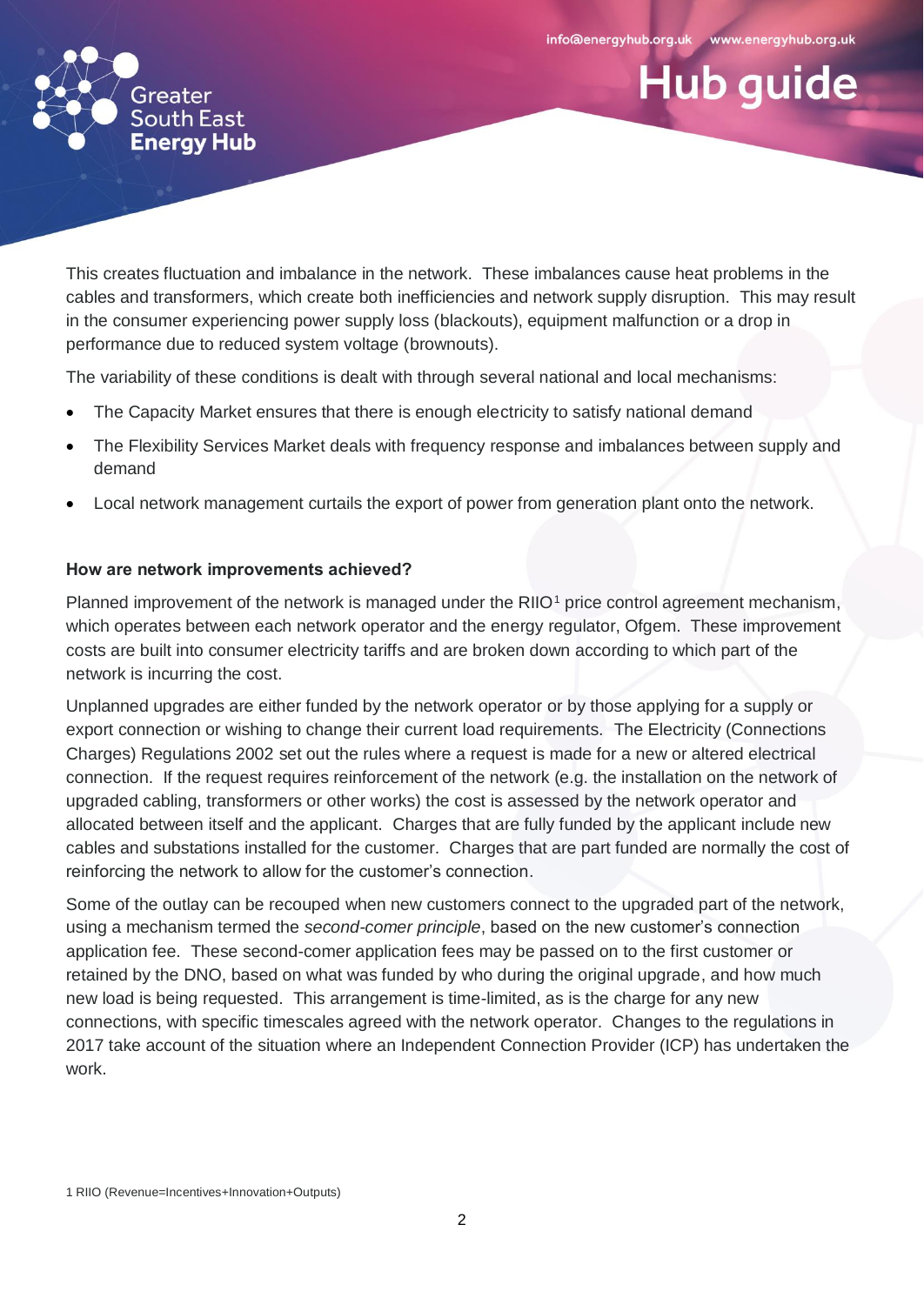**Hub guide** 



Network improvement costs can in certain cases cost several million pounds, should the new connection application result in the need to upgrade the distribution network or the distribution network-transmission grid interface. In addition, since the DNO is not allowed under Ofgem RIIO rules to upgrade ahead of need, there could be a delay of months or years, should the applicant decide to wait for the upgrade to be completed as part of the DNO's planned improvement programme.

The DNO operates a waiting list for connections, termed *committed reserve*. This arises where offers for a new connection have been made by the DNO, which is then obliged to allow the applicant time to agree for the work to proceed. Specific applications are commercially confidential; as a result, new applicants may be aware that they are in a queue without knowing who is ahead of them, or for how long that committed reserve will be held pending action.

# **Possible Solutions**

There are solutions which can be applied now or will become commercially viable and acceptable as alternatives to traditional reinforcement of the network.

# **Demand-side management**

Reducing electrical demand should always be a key consideration for those designing or refurbishing sites (i.e. buildings and associated site infrastructure, plant and equipment) so that the connection cost can be kept to a minimum. This can be achieved through a range of site design, building-fabric efficiency and control measures for all areas of electrical consumption. A simple example is better building-insulation measures, or design orientation to capture or dissipate electrically-generated heat passively to avoid mechanical cooling.

The electrical function of the building can be managed using a Building (Energy) Management System (BEMS or BMS) which can integrate monitoring and performance data with active, automated demand management. These systems can be managed by an on-site server, or (increasingly) be cloud-based and managed remotely to meet set performance criteria. Building and property managers can realise operational, financial and carbon-saving benefits, by making sure that their building management system keeps the building working efficiently and to agreed conditions that are appropriate to its use.

Many domestic and small business consumers can already manage their building's performance themselves, with the introduction of monitoring and control using a smart meter. This can be achieved in a variety of ways, to deliver energy, carbon and cost savings. The simplest technique for consumers is to use time switches to change the profile of demand, to help move consumption from peak tariff period, to a period of the day when tariffs are lower.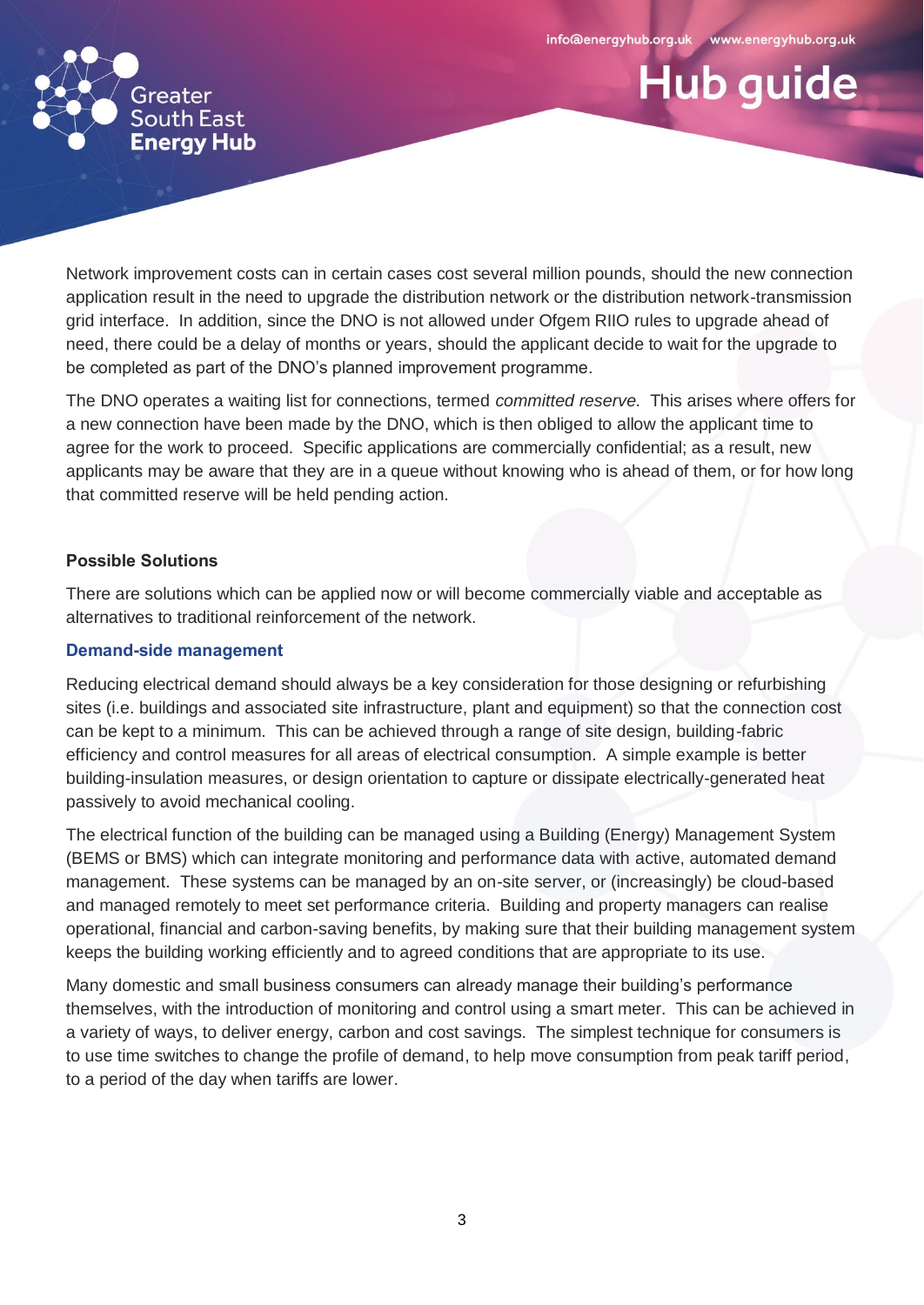**Hub guide** 



# **Demand diversity**

This approach can be applied during the design of new developments, or where developments are seeking more power from the grid beyond their current connection capacity. The idea is to manage potential imbalance, by creating mixed-use developments with different consumption profiles, which are complementary and when brought together, create a smooth load profile at the nearest sub-station.

#### **Connecting to local generation**

Building operators can use locally-generated power, for example solar or wind, rather than import power from the local network. This could take the form of power generation located on-site and connected into the building's electrical system on the customer side of the consumption meter (termed *behind the meter*). Alternatively, a private wire connection could be employed, which involves installing a cable from a source of generation directly to the point of power consumption. The demand could be an individual building, a single consumer with several buildings, or a range of users located close to each other.

Depending on the demand, the generation offsets some or all the grid power that would usually be used by the consumer. This approach can work out cheaper than securing additional connection capacity, but there are legal, commercial and technical disadvantages.

#### **Grid sharing**

It may be possible to share a connection with one or more parties. This could be an appropriate solution, for example where there is an existing nearby connection which has spare capacity, or where there are multiple developments, each seeking a connection. This approach could also allow the opportunity to connect to local energy generation through an additional private wire arrangement.

It is already commonplace, particularly for new housing and commercial developments, to develop a private distribution network. This then connects to the DNO network, with the responsibility of meeting the regulatory and technical standards up to the connection point, falling to an Ofgem-licensed Independent Distribution Network Operator<sup>2</sup>, which undertakes the local role of the regional DNO.

#### **Moving towards an actively managed network**

Third party companies offer services which aggregate demand management across individual consumers, selling this *aggregation* into the Flexibility Services Market<sup>3</sup>. The aggregator installs active control and monitoring to be able adjust the performance of electrical equipment located on the local network, typically in response to network demand. This approach can deliver benefit for the network, as well as generating consumer cost savings and revenues.

<sup>2</sup> <https://www.ofgem.gov.uk/electricity/distribution-networks/connections-and-competition/independent-distribution-network-operators> 3 <https://www.nationalgrideso.com/balancing-services/frequency-response-services>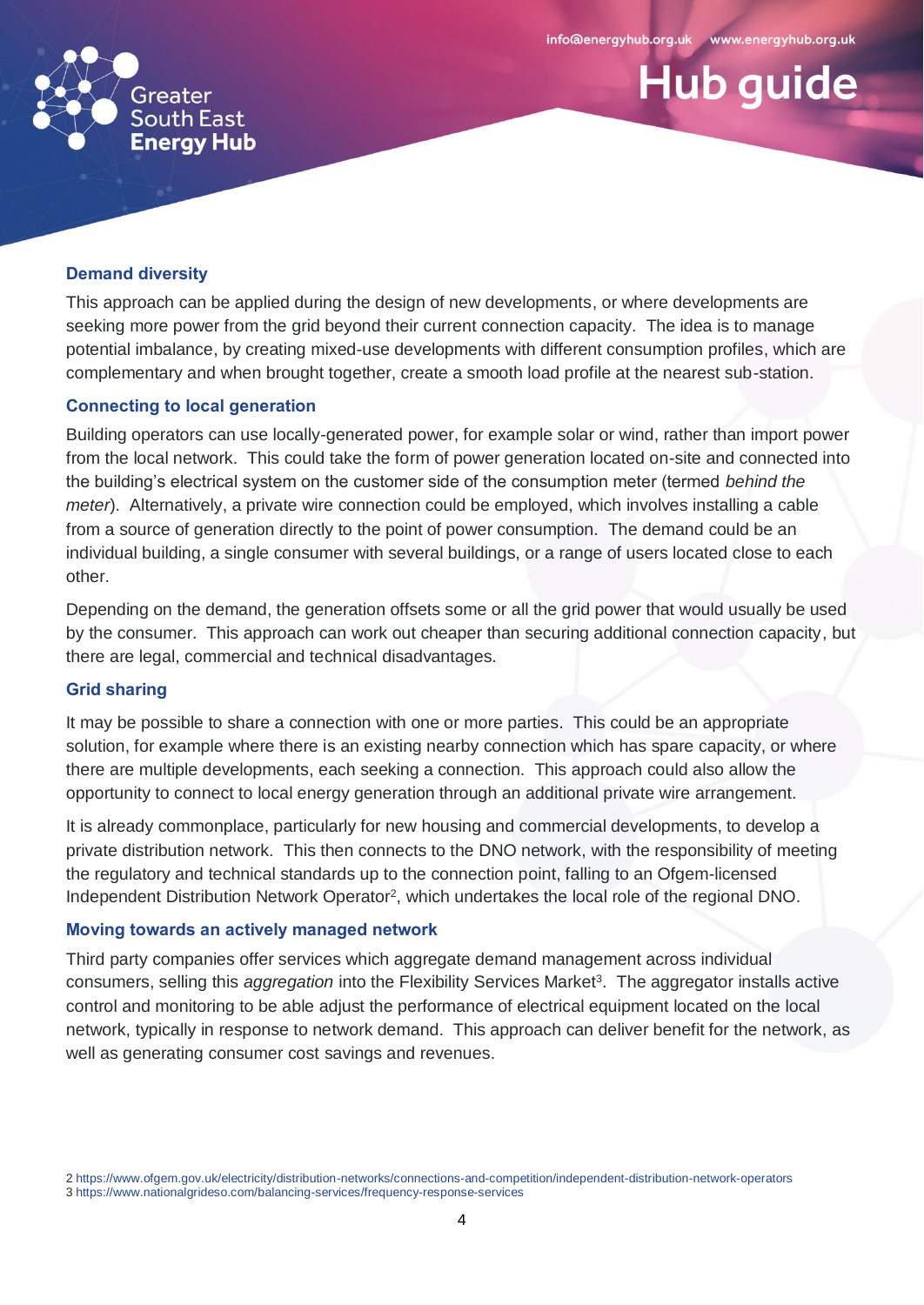**Hub guide** 



Some energy suppliers offer variable tariffs to incentivise consumers to change their pattern of energy use (termed their *power profile*) to times when their tariff is lower. An example of variable time of use tariffs is offered by *Agile Octopus*, who go further by trying to match local demand and generation.

Where new generation could cause major network imbalance, DNOs may address this by offering *flexible connections*. The DNO's connection offer is conditional on the generator either turning down or stopping export of power when there is a network imbalance. In return, the generator can secure a connection where traditionally the DNO would have refused to grant one. This approach can be applied in reverse for certain consumers, who may be prepared to accept a disrupted supply in return for access to the network.

Some DNOs are also offering to pay local generators and consumers for additional local flexibility, to help balance the network in areas of significant constraint. The benefit to the local generator or consumer is additional revenue or income, while the DNO can reduce stress on the system and delay the cost of investing in the network. The current Piclo Flex service is an example of DNOs offering contracts for flexibility in areas of significant constraint that occurs during winter evenings.

# **Developing a smart grid**

A smart grid is an electricity network that can intelligently integrate the actions of all users connected to it – generators, consumers and those that do both (called *prosumers*) – to efficiently deliver sustainable, economic and secure electricity supplies. The key elements of a smart grid are:

- Smart meters recording and disseminating consumption and generation data, usually at half-hourly intervals
- Energy assets consuming storing or generating power
- Internet-based connectivity for monitoring and controlling site equipment smart grids are created by adding information and communication technology (ICT) to existing power networks
- New tariff models to allow consumers to realise the benefit of shifting their demand away from peak periods of the day.

This can be applied to a small part of the network called a microgrid. This is a local energy grid with control capability, which means it can disconnect from the traditional grid and operate autonomously for periods of time, although a grid connection will continue to be required in most cases unless the scheme is fully independent (termed *islanded*).

The key benefits of this approach are:

- Increased ability to deploy local renewable generation
- Reduced network imbalance reflected in reduced operating costs of the network
- Reduced energy losses across the network
- Avoids or defers investment in expensive network upgrades.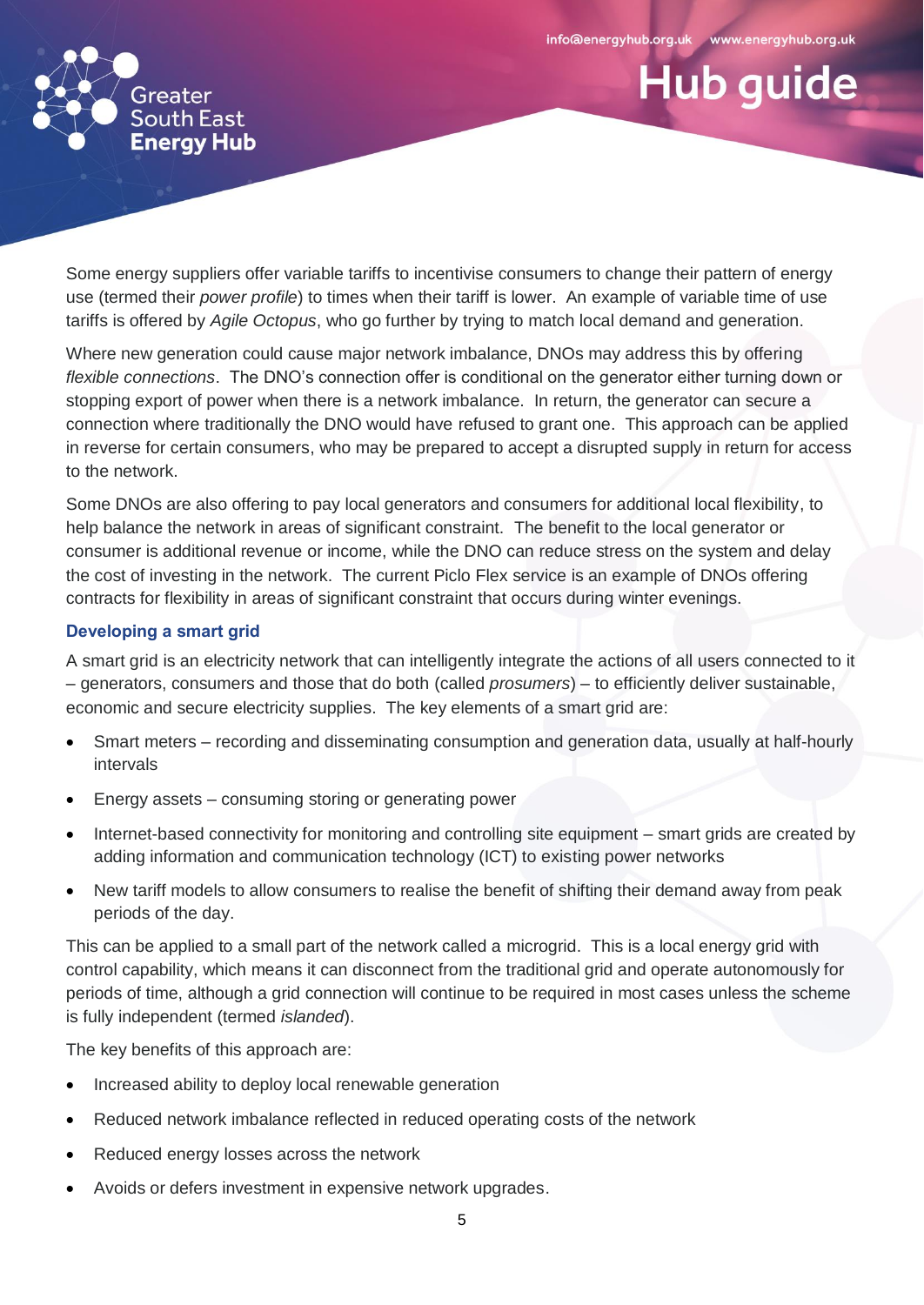**Hub guide** 



These benefits should result in:

- Decarbonisation of the electricity system
- Reduced investment and operating costs, which could be passed on to the consumer through their tariff
- Opportunities for new stakeholders to engage in the market through new business models as prosumers
- Potentially reduced consumer costs who may also be able to take a further step towards local trading of power, termed *peer-to-peer energy trading*.

# **The role of your DNO**

Some of the approaches set out above are already available to you, even if your site does not face a grid constraint. However, where there are connection challenges, whether to add new load or generation to the network, the DNO will need to know your requirement in kVA or MVA<sup>4</sup>. Therefore, it is worthwhile having an early discussion with the DNO, along with obtaining any specialist advice from a qualified electrical engineer, to anticipate any network issues that could affect your development.

All DNOs provide various forms of heat maps, which provide customers with an indication of how easily they would be able to make a connection in any DNO area. This is done by indicating the capacity that is available and any constraints that apply. Information on available capacity is set out in each DNO Long-Term Development Statement (LTDS). This provides useful information on substation loadings and fault level in a standard tabular form, primarily for 33kV and 132kV voltages. Both are freely available through the respective DNO website and are a useful indication of whether you are likely to encounter a connection constraint.

DNOs generally provide surgeries, where customers can meet with DNO design staff to look at specific areas and gain an insight into the likely costs to connect, before making a formal application. Some may cater for ad-hoc requests for advice. This may be a charged-for service.

Some DNOs may also encourage an optioneering approach. This allows customers to submit several different capacities for the same site and receive budget costs, allowing a preferred option to be progressed to a formal offer.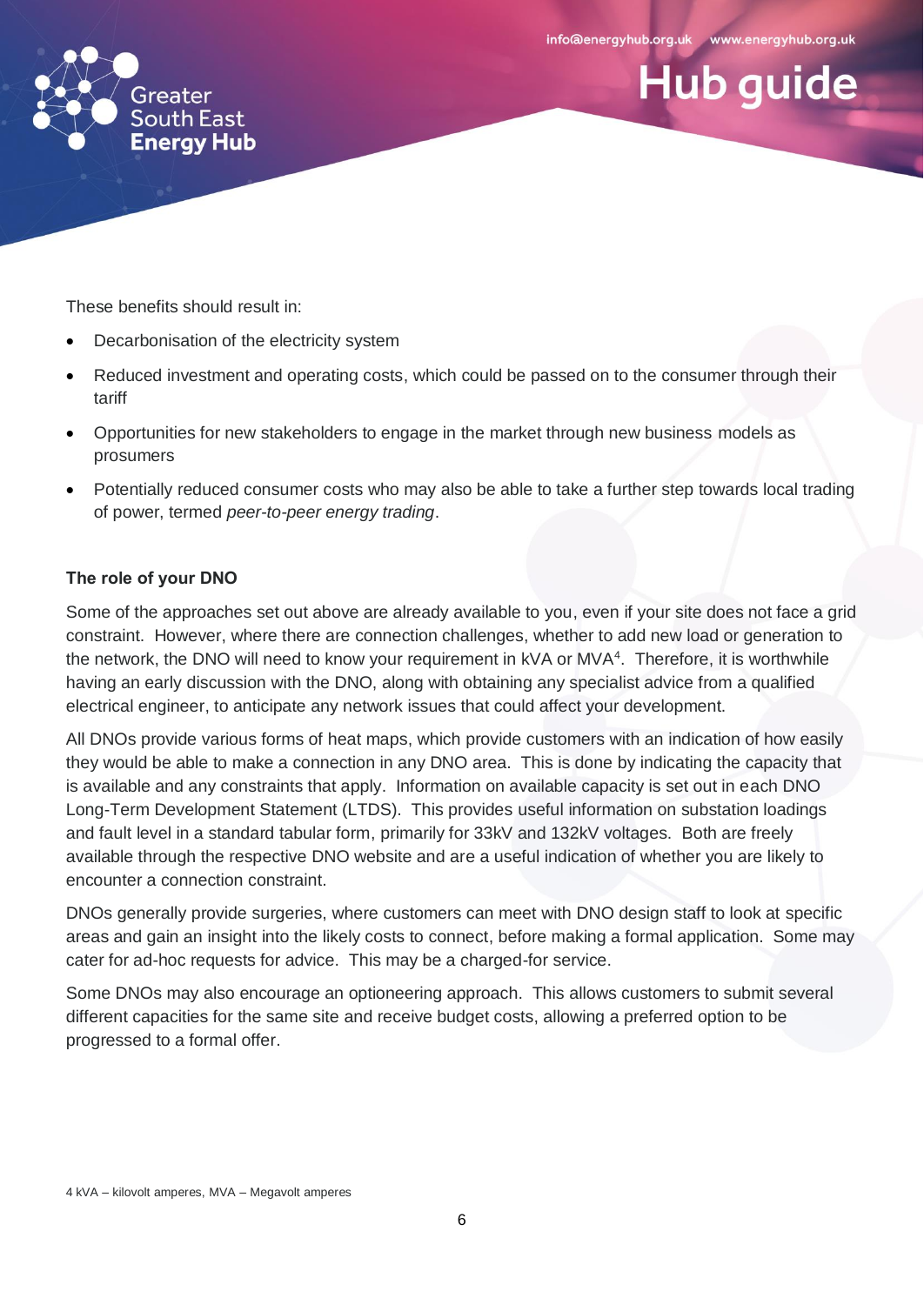**Hub guide** 



DNOs themselves are undergoing transformation to become active network managers, called Distribution System Operators<sup>5</sup>. Currently the DNOs control and maintain the distribution networks. Under the DSO model, the operator will take a more active role in managing local electricity generation and use. Under this new model, the DSO securely operates and develops an active distribution system, which comprises networks, demand, generation and other flexible, distributed energy resources.

#### **What steps can I take?**

# **NOTE: Early dialogue with your DNO is vital to be able to assess whether you can use these techniques in your circumstances. Specialist advice should always be sought from a suitably competent professional.**

The following steps may help you develop a strategy to alleviate unnecessary grid upgrade costs:

- For existing sites, there are some initial things to locate; these include your metering arrangements how many connection points there are, the Meter Point Administration Numbers (MPAN) and the rated voltage and load rating at the point of connecting to the network. This information may be displayed or published on your original connection agreement(s) or associated DNO-approval documentation.
- Establish the site load and energy consumption profile, using best available actual data (e.g. halfhourly metered data through your energy supplier) or where this is not available, using benchmarks, for example published by the Chartered Institution of Building Services Engineers (CIBSE)<sup>6</sup>, the Building Services Research and Information Association (BISRIA)<sup>7</sup> or using BEES Sector tables<sup>8</sup>.
- For new sites, or where you plan to grow an existing site, estimate the anticipated load and consumption profile, based on current regulatory standards (i.e. Building Regulations and local planning conditions) to give you a Business as Usual (BAU) scenario. This will need to be broken down, where relevant, into residential and specific commercial uses (e.g. office, industrial, warehouse unit); also include any specific equipment loads like ventilation, refrigeration or motors.
- Using the techniques set out above, design your alternative site scenario, incorporating generation, storage and demand management capabilities, to reduce both the demand load and variability in load profile.
- The DNO will be able to estimate the cost for a grid upgrade and the financial contribution they would require and, where offered, set out connection cost options based on the BAU and alternative.

<sup>5</sup> <http://www.energynetworks.org/electricity/futures/open-networks-project/open-networks-project-overview/>

<sup>6</sup> <https://www.cibse.org/Knowledge/knowledge-items/detail?id=a0q20000008I7evAAC>

<sup>7</sup> https://www.bsria.co.uk/about/

<sup>8</sup> https://www.gov.uk/government/publications/building-energy-efficiency-survey-bees